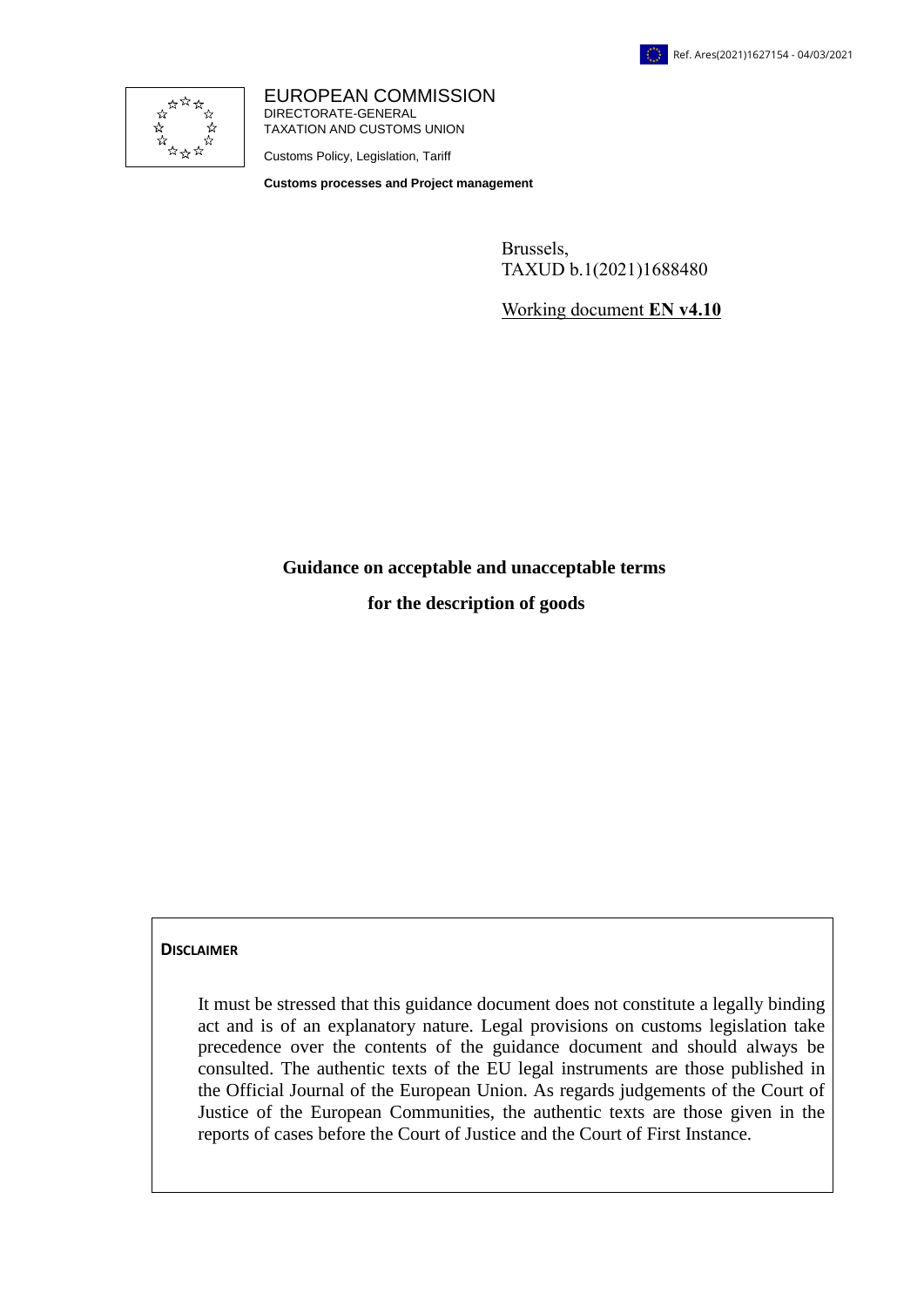### **1. INTRODUCTION**

The revised Annex B and Annex D to the Commission Delegated Regulation (EU)  $2015/2446<sup>1</sup>$  laid down that goods description (for the columns A1, A2, D3, G4, G5, H6, H7 and all F columns used for data element 18 05 000 000 respectively column H6 used for data element 6/8) "is a plain language description that is precise enough for Customs services to be able to identify the goods."

In the Notes in relation with data requirement 18 05 000 000 'Description of goods', the revised Annex B to the Commission Delegated Regulation (EU) 2015/2446 provides (for A1, A2 and all F columns) that "General terms (i.e. "consolidated", "general cargo", "parts" or "freight of all kinds") cannot be accepted. A non-exhaustive list of such general terms and descriptions is published by the Commission".

The objective of this guidance is to meet the legal requirement to publish such a list where legally required and to give guidance for all situations where a plain language description is required.

This legal requirement stems from the need for customs administrations to be able to base their risk-analysis on adequate descriptions of goods, in particular where a commodity code is not provided by the declarant of the summary declaration. A too vague description of the goods would not provide Customs administrations with the means to identify consignments, which might represent risks for the Union and its citizens; this might lead to unnecessary and costly efforts and delays in the supply chain; such as physical examinations of the insufficiently described goods concerned, in order to ascertain their real nature.

The list of generic, unacceptable terms and the suggested alternatives that would be acceptable by customs, hereafter referred to as "the list", is contained in the Annex to this guidance.

#### **2. PRINCIPLES**

- 2.1. The list is not of an exhaustive nature, and aims at providing examples of unacceptable and acceptable wordings that are meant as a guidance.
- 2.2. The list is by nature dynamic. Everyday practice will show that new unacceptable terms will be identified and will need therefore to be added to the list as time goes by. This dynamic aspect of the list will require a certain level of maintenance by the Commission in coordination with Member States.

## **3. PUBLICATION**

Given its dynamic nature, and the importance to provide quick updates, the list needs to be published on the internet, in any respect on TAXUD website, for the benefit of all potential interested parties.

 $\overline{1}$ Commission Delegated Regulation (EU) 2015/2446 of 28 July 2015 supplementing Regulation (EU) No 952/2013 of the European Parliament and of the Council as regards detailed rules concerning certain provisions of the Union Customs Code (OJ L 343, 29 December 2015, p. 1 – 557)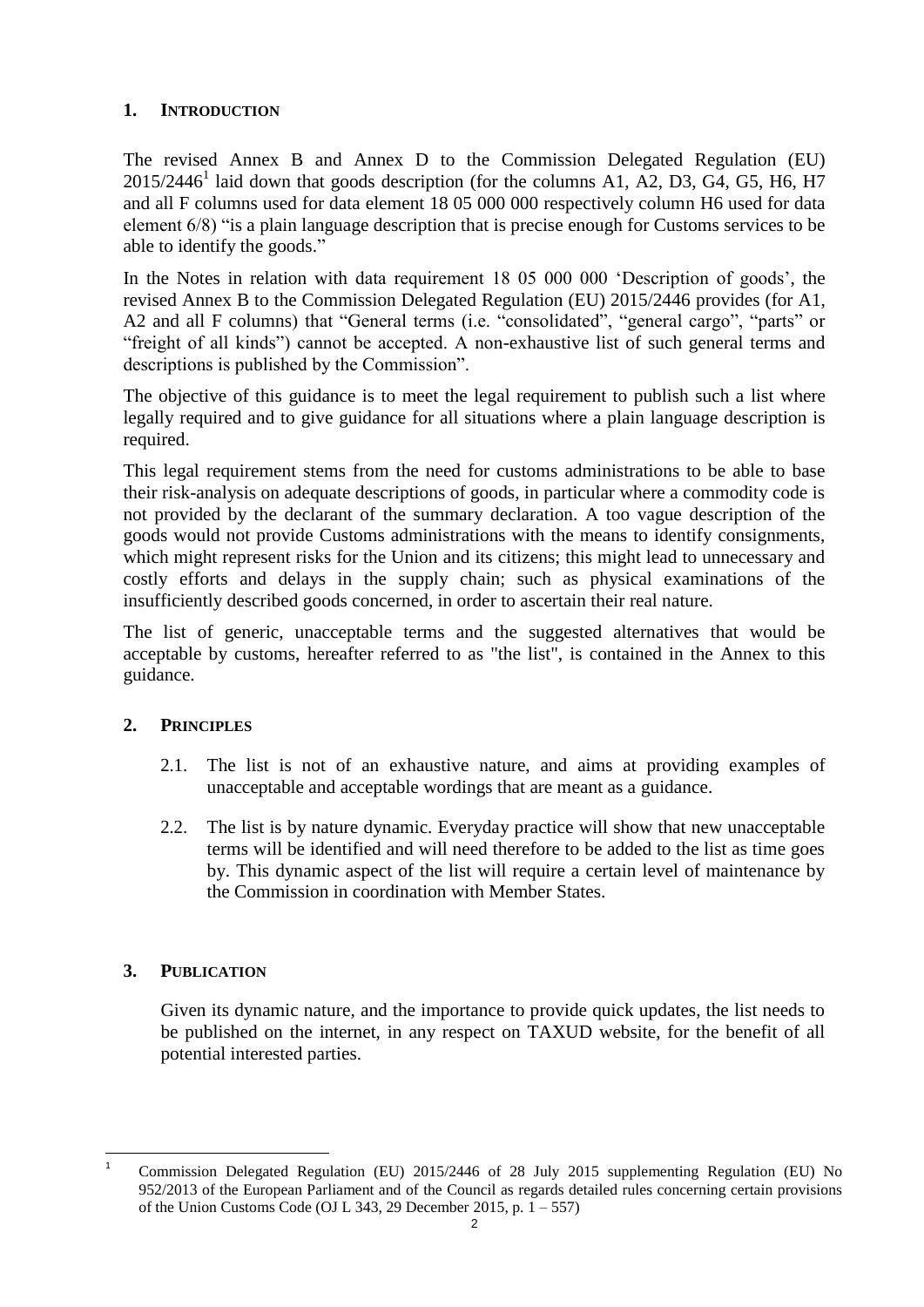# **ANNEX**

# **List of examples of acceptable and unacceptable descriptions of goods**

| Unacceptable                 | <b>Acceptable</b>                                                                                                                            |
|------------------------------|----------------------------------------------------------------------------------------------------------------------------------------------|
| Accessories                  | Bathroom fittings, Lighting and electrical accessories,                                                                                      |
| Adapter                      | (See other specific examples in the table)                                                                                                   |
| Agricultural products        | Oranges, Fish, Rice, Bread                                                                                                                   |
| Aid consignment              | <b>Blankets</b> , Medications                                                                                                                |
| Alcohol                      | Denatured industrial ethyl alcohol, undenatured industrial ethyl<br>alcohol of an alcoholic strength by volume of 80 % vol., Whiskey,<br>Rum |
| All kind of Cargo            | (See other specific examples in the table)                                                                                                   |
| All kind of Goods            | (See other specific examples in the table)                                                                                                   |
| Animals                      | Horse, Poultry, Bovine                                                                                                                       |
| Apparel                      | Men's Shirts, Lingerie, Girls' Vests, Boys' Jackets                                                                                          |
| Appliances                   | Refrigerator, Stove, Microwave Oven, Coffee Machines                                                                                         |
| Arms                         | Daggers, Machine guns                                                                                                                        |
| Articles                     | (See other specific examples in the table)                                                                                                   |
| <b>Artwork</b>               | (Specify which type of Artwork: Bust, picture, bronze sculpture)                                                                             |
| As ordered []                | (See other specific examples in the table)                                                                                                   |
| As per attached<br>[invoice] | (See other specific examples in the table)                                                                                                   |
| Attached [manifest]          | (See other specific examples in the table)                                                                                                   |
| Auto                         | Ford Fiesta, VW Polo                                                                                                                         |
| <b>Auto Parts</b>            | Automobile Brakes, Windshield Glass for Automobiles                                                                                          |
| Automobiles                  | Ford Fiesta, VW Polo                                                                                                                         |
| <b>AWB/HAWB</b>              | (See other specific examples in the table)                                                                                                   |
| Baggage                      | (See other specific examples in the table)                                                                                                   |
| Bags (or other types of      | (See other specific examples in the table)                                                                                                   |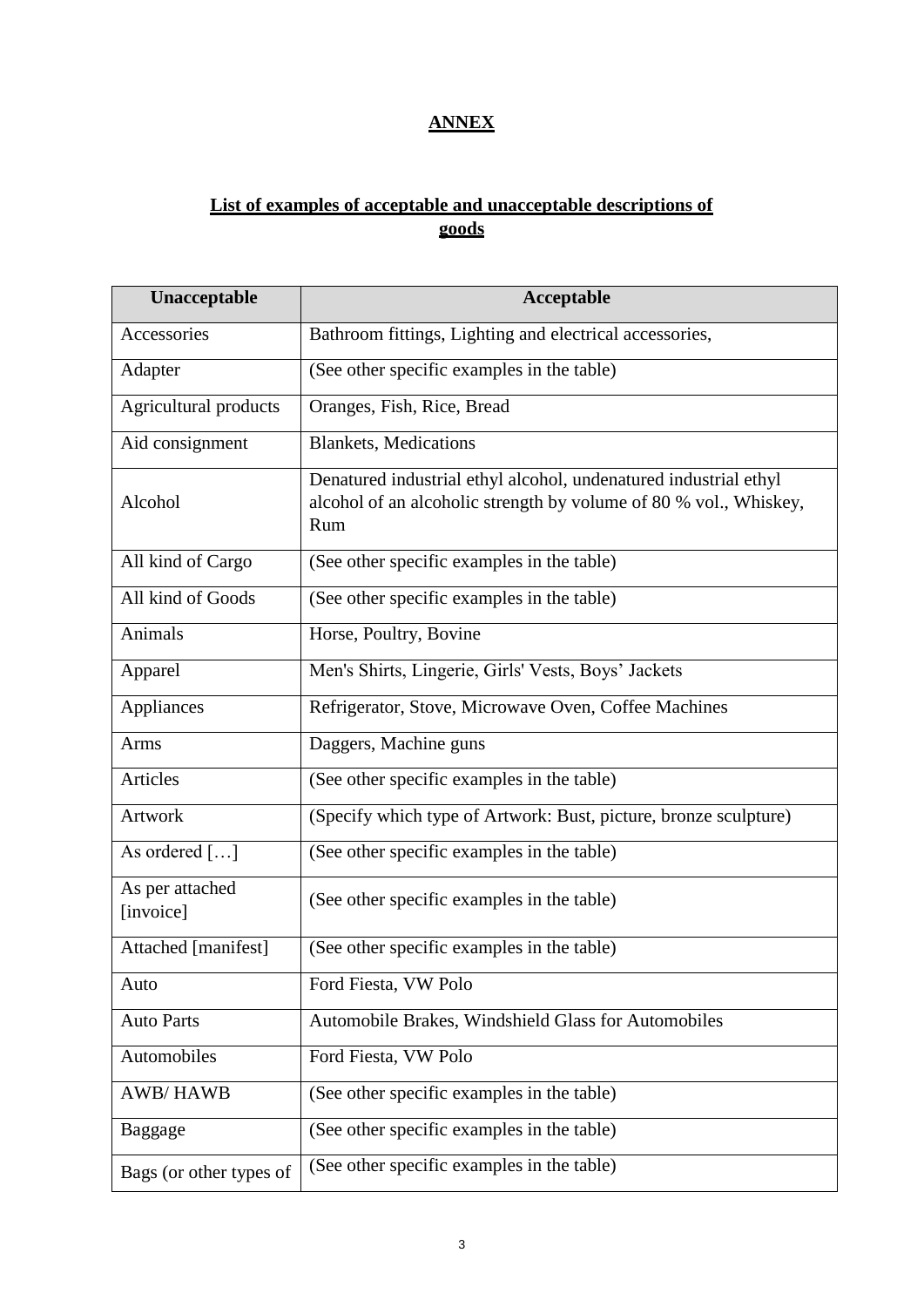| Unacceptable                 | Acceptable                                                                                  |
|------------------------------|---------------------------------------------------------------------------------------------|
| packaging)                   |                                                                                             |
| <b>Battery</b>               | Lithium batteries                                                                           |
| Bazaar goods                 | (See other specific examples in the table)                                                  |
| <b>Biological Substances</b> | (See chemicals or other specific examples in the table)                                     |
| Birthday gifts               | (See other specific examples in the table)                                                  |
| <b>Bits</b>                  | (See other specific examples in the table)                                                  |
| <b>Boards</b>                | (See other specific examples in the table)                                                  |
| <b>Box</b>                   | (See other specific examples in the table)                                                  |
| Cables                       | (See other specific examples in the table)                                                  |
| Cars                         | Ford Fiesta, VW Polo                                                                        |
| Case                         | (See other specific examples in the table)                                                  |
| Caps                         | <b>Plastic Caps</b>                                                                         |
| Cartons, CTN                 | New packaging made of carton, Cartons to be recycled, A4 print<br>paper packaged in cartons |
| Charity                      | (See other specific examples in the table)                                                  |
| Chemicals                    | The name mentioned in the ECICS database or the actual Chemicals<br>name (not brand name)   |
| Chemicals, flammable         | The name mentioned in the ECICS database or the actual Chemicals<br>name (not brand name)   |
| Chemicals, hazardous         | The name mentioned in the ECICS database or the actual Chemicals<br>name (not brand name)   |
| Chemicals, non-<br>Hazardous | The name mentioned in the ECICS database or the actual Chemicals<br>name (not brand name)   |
| Cleaning products            | Detergents                                                                                  |
| Clothes                      | Men's Shirts, Lingerie, Girls' Vests, Boys', Jackets                                        |
| Clothing                     | Men's Shirts, Lingerie, Girls' Vests, Boys', Jackets                                        |
| Collected items              | (See other specific examples in the table)                                                  |
| Commodity                    | (See other specific examples in the table)                                                  |
| Company names                | (See other specific examples in the table)                                                  |
| Component                    | (See other specific examples in the table)                                                  |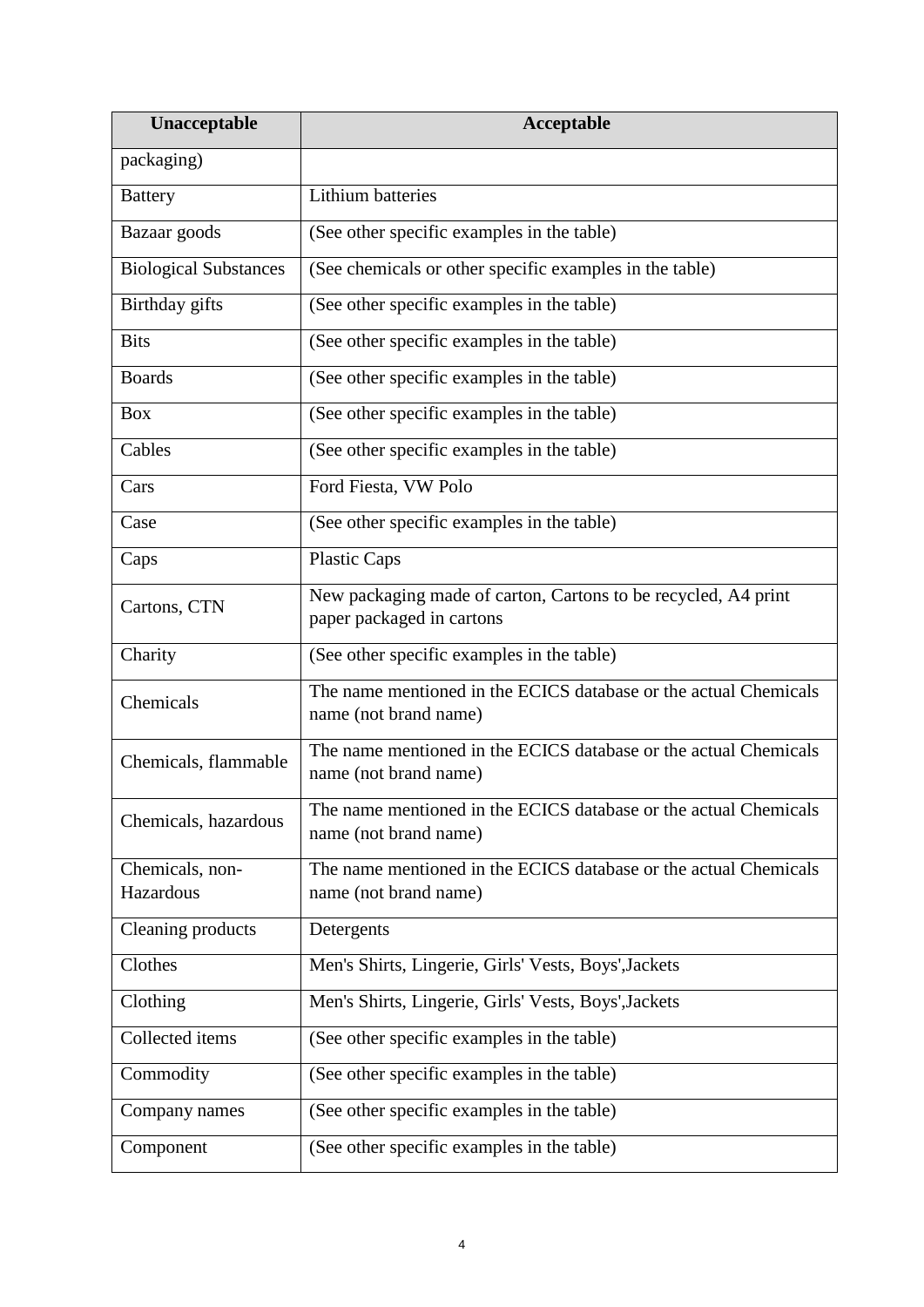| Unacceptable                               | Acceptable                                                                                      |
|--------------------------------------------|-------------------------------------------------------------------------------------------------|
| Consol, CON, CNSL                          | (See other specific examples in the table)                                                      |
| Consolidated cargo                         | (See other specific examples in the table)                                                      |
| Consolidated goods                         | (See other specific examples in the table)                                                      |
| Consolidated                               | (See other specific examples in the table)                                                      |
| Consolidation                              | (See other specific examples in the table)                                                      |
| Consumer                                   | (See other specific examples in the table)                                                      |
| Courier                                    | (See other specific examples in the table)                                                      |
| Courier bags                               | (See other specific examples in the table)                                                      |
| Courier goods                              | (See other specific examples in the table)                                                      |
| Courier material                           | (See other specific examples in the table)                                                      |
| Dangerous goods                            | (See other specific examples in the table)                                                      |
| Decorative crafts                          | (See other specific examples in the table)                                                      |
| Decorative items                           | (See other specific examples in the table)                                                      |
| Decorations                                | (See other specific examples in the table)                                                      |
| Didactic articles                          | Pencils, Smartboards, Books                                                                     |
| Documents,<br>Documentations,<br>Docs, Dox | Passports (or any other kind of documents)                                                      |
| Drugs                                      | Cough syrup, insulin doses, seasonal flu vaccine (preferably INN<br>name for a pure substance)  |
| Drums <sup>2</sup>                         | Empty plastic barrels for packaging, Liquid hand soap transported in<br>drums                   |
| e-Commerce                                 | (See other specific examples in the table)                                                      |
| Electronic equipment                       | (See other specific examples in the table)                                                      |
| Electronic goods                           | Computers, Televisions, CD Players, Walkmans, Tape Record,<br>Mobile Phones, Monitors, Printers |
| Electronic items                           | Computers, Televisions, CD Players, Walkmans, Tape Record,<br>Mobile Phones, Monitors, Printers |
| Electronics                                | Computers, Televisions, CD Players, Walkmans, Tape Record,<br>Mobile Phones, Monitors, Printers |

<sup>&</sup>quot;Drums" is acceptable where it refers to musical instruments

 $\frac{1}{2}$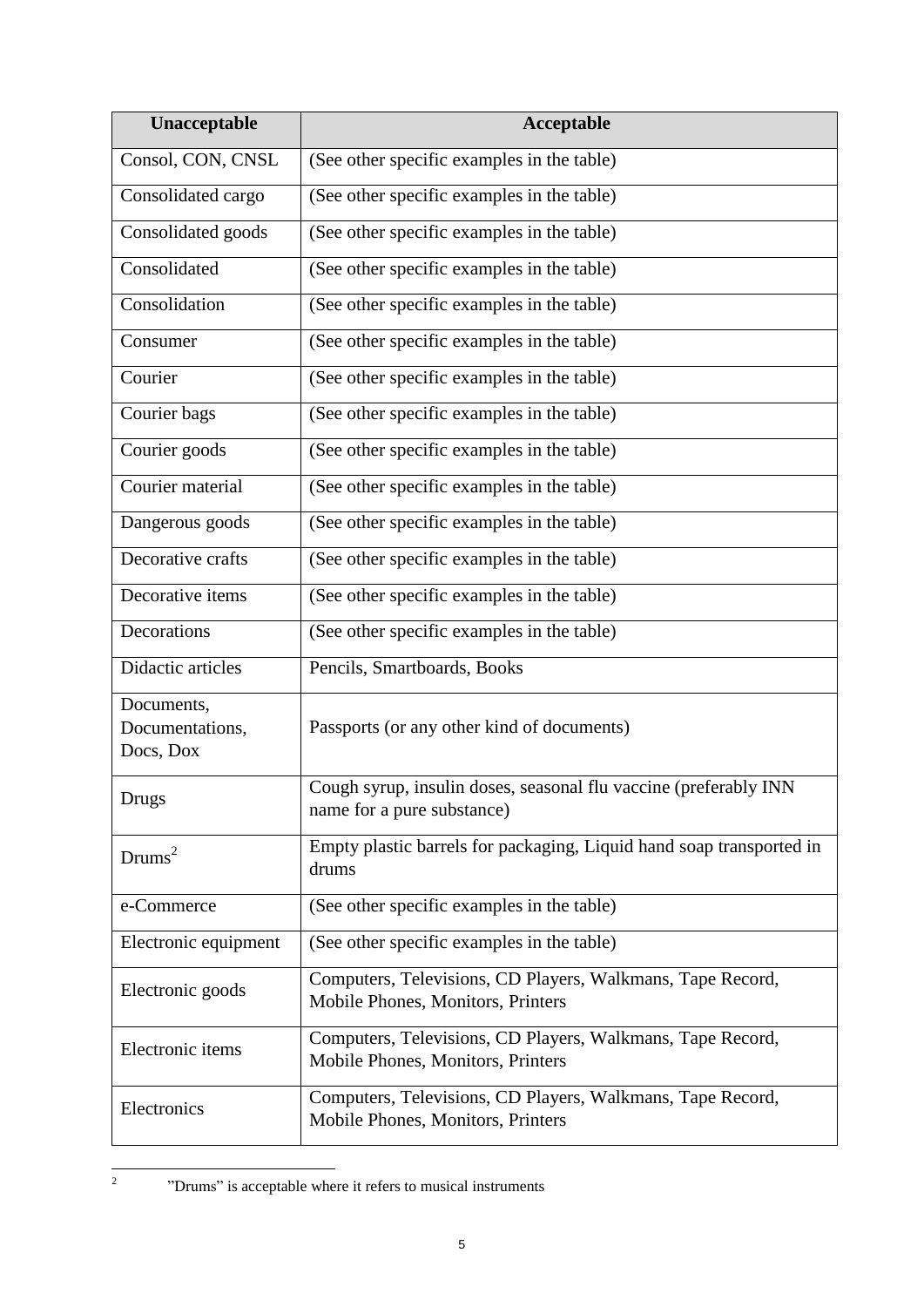| Unacceptable            | Acceptable                                                   |
|-------------------------|--------------------------------------------------------------|
| Equipment, EQP          | Oil Well Equipment, Poultry equipment                        |
| <b>Exhibition</b> goods | (See other specific examples in the table)                   |
| <b>Express</b>          | (See other specific examples in the table)                   |
| Firearm                 | Machine guns, Guns, Pistols                                  |
| Fish                    | European Hake, Swordfish, Lobsters, Tuna                     |
| Food                    | Prepared cakes, Rice, Tomatoes sauce, Powdered eggs          |
| Foodstuff               | Beverages (See other examples for "Agricultural products")   |
| Footwear                | (See other specific examples in the table)                   |
| Freight All Kinds       | (See other specific examples in the table)                   |
| Fresh Fruit             | Apples, Apricots, Bananas, Pineapples                        |
| Fresh Herbs             | Basil, Thyme, Parsley                                        |
| <b>Fresh Plants</b>     | Lavandula angustifolia, Rosmarinus officinalis, Prunus avium |
| Fresh Vegetable         | Broccoli, Tomatoes, Onions, Eggplants                        |
| From UPU Postal         | (See other specific examples in the table)                   |
| Fruit                   | Oranges, Pears, Bananas, Apples, Strawberries                |
| Fruit products          | Apricot pulp, Apple pulp, Mixed fruits pulp                  |
| Fruit Pulp              | Apricot pulp, Apple pulp, Mixed fruits pulp                  |
| Fuel                    | Diesel fuel, Petrol, Gasoline                                |
| Garments                | Cotton T-shirts, Silk headscarves                            |
| General cargo           | (See other specific examples in the table)                   |
| General goods           | (See other specific examples in the table)                   |
| General merchandise     | (See other specific examples in the table)                   |
| Gift box                | (See other specific examples in the table)                   |
| Gifts                   | Dolls, Remote Control cars (describe type of gifts)          |
| Gizmos                  | (See other specific examples in the table)                   |
| Glass                   | Glass panel for windows, Glass blocks                        |
| Goods, GDS              | (See other specific examples in the table)                   |
| Granulate               | (See other specific examples in the table)                   |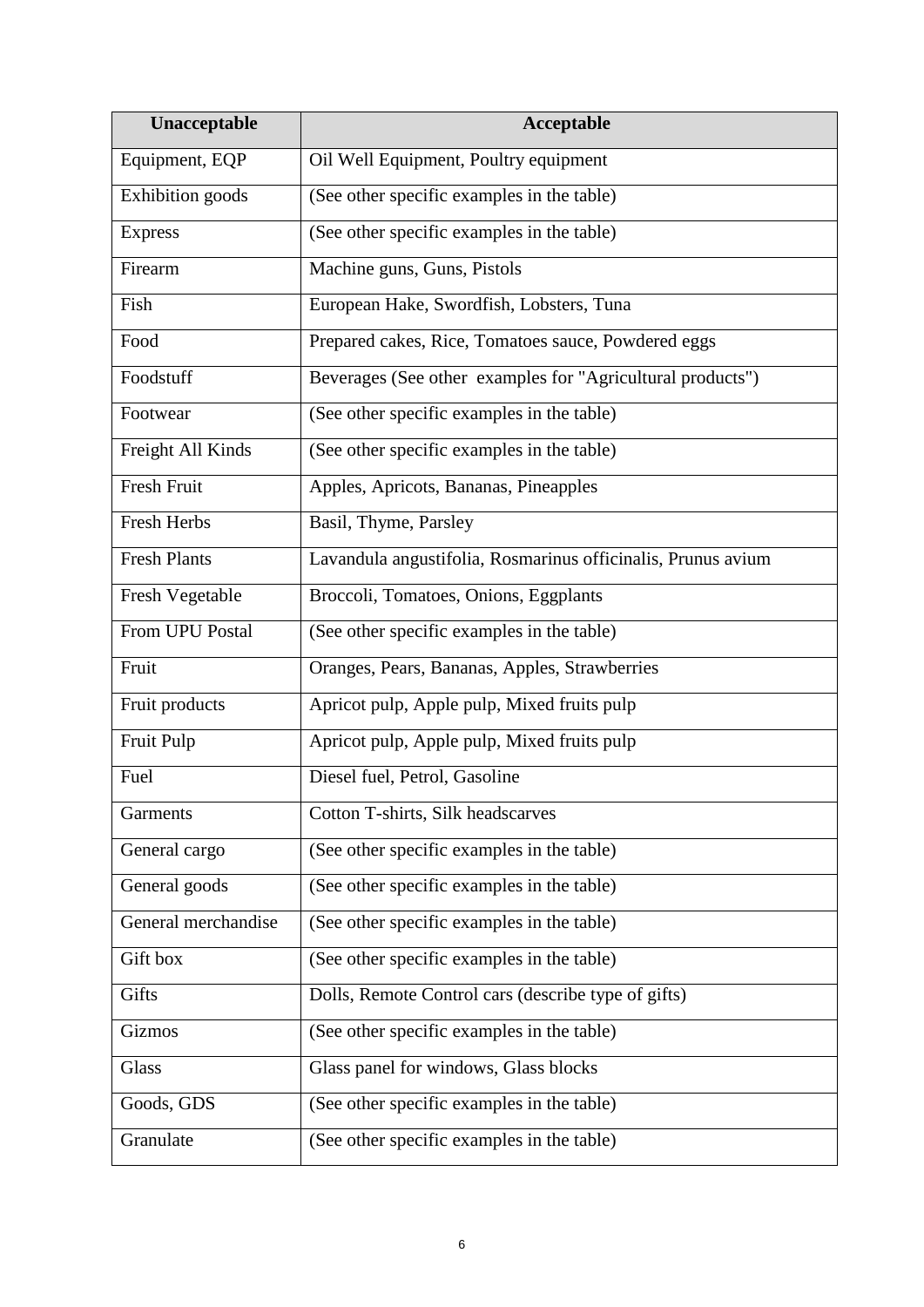| Unacceptable            | Acceptable                                                                                 |
|-------------------------|--------------------------------------------------------------------------------------------|
| Handcraft               | (Describe which type of Handicrafts -Vases, dishes, Necklaces,<br>chairs-)                 |
| Handicraft              | (Describe which type of Handicrafts -Vases, dishes, Necklaces,<br>chairs-)                 |
| Handling codes          | (See other specific examples in the table)                                                 |
| Hardware for gift       | (See other specific examples in the table)                                                 |
| Herbs                   | Basil, Thyme, Parsley                                                                      |
| Home goods              | Plates, Dishes, Tableware, (See also examples for "Appliances")                            |
| Household goods         | Plates, Dishes, Tableware, (See also examples for "Appliances")                            |
| Invoice                 | (See other specific examples in the table)                                                 |
| I.T. goods              | (See examples for "Electronics")                                                           |
| Industrial products     | (See examples for "Electronics")                                                           |
| Instruments             | (See other specific examples in the table)                                                 |
| Iron, Steel             | Iron Pipes, Steel Pipes, Iron Building Material, Steel Building<br>Material                |
| Iso Tanks               | (See other specific examples in the table)                                                 |
| Jewellery, Jewelry      | (See other specific examples in the table)                                                 |
| Jewels                  | (See other specific examples in the table)                                                 |
| Joint shipping          | (See other specific examples in the table)                                                 |
| Label                   | Paper printed A4 labels, Plastic labels                                                    |
| <b>Leather Articles</b> | Saddles, Leather Handbags, Leather Jackets                                                 |
| Line                    | (See other specific examples in the table)                                                 |
| Likewise                | (See other specific examples in the table)                                                 |
| Liquids, Fluids         | (See other specific examples in the table)                                                 |
| Live Animals            | Dogs (Labrador retriever), Cows (Aberdeen angus)                                           |
| Live plants             | Lavandula angustifolia, Rosmarinus officinalis, Prunus avium                               |
| Machine parts           | Pump, Seals, Engines                                                                       |
| Machinery               | Metal Working Machinery, Cigarette Making Machinery, Sewing<br>Machines, Printing Machines |
| Machines                | (See Examples for "Machinery")                                                             |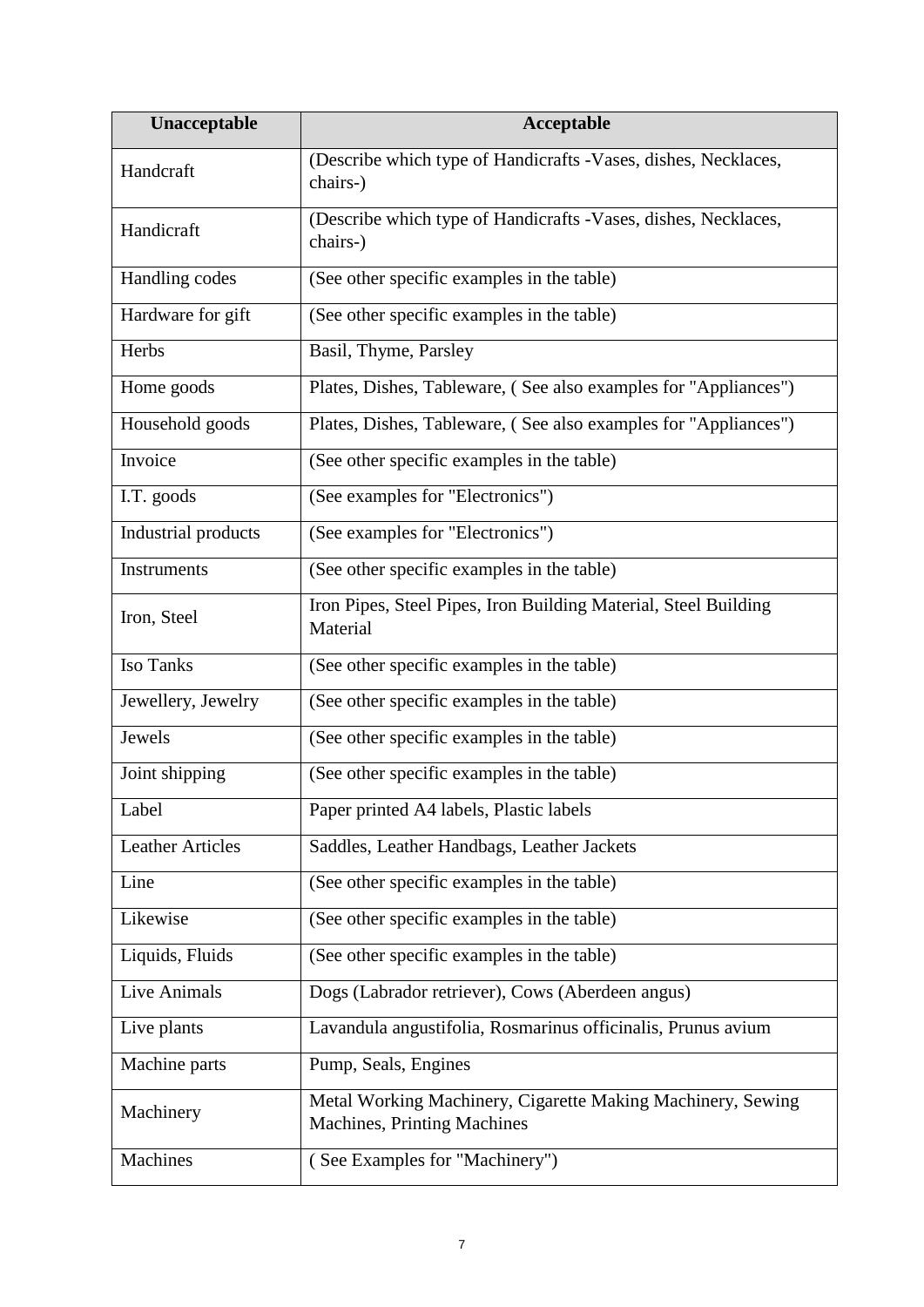| Unacceptable                                   | <b>Acceptable</b>                                                                                                         |
|------------------------------------------------|---------------------------------------------------------------------------------------------------------------------------|
| Mail                                           | (See other specific examples in the table)                                                                                |
| Materials                                      | (See other specific examples in the table)                                                                                |
| <b>MDF</b>                                     | MDF boards, wooden chipboard for MDF                                                                                      |
| Meat                                           | Poultry meat, Beef meat, Pork meat, Lamb meat                                                                             |
| Medical equipment                              | Band aids, Medical ventilator, blood sampling syringes                                                                    |
| Medicines                                      | Antiviral sprays, Viagra pills, Painkillers, Anti-inflammatories,<br>Mucolytic (preferably INN name for a pure substance) |
| Merchandise, Merc.                             | (See other specific examples in the table)                                                                                |
| Metal                                          | Iron scrap, Steel tubes, Aluminium wire                                                                                   |
| Miscellaneous<br>products, Misc,<br>Mixed, Mix | (See other specific examples in the table)                                                                                |
| Model                                          | (See other specific examples in the table)                                                                                |
| None                                           | (Describe type of goods)                                                                                                  |
| Non-Woven                                      | (See other specific examples in the table)                                                                                |
| Odd parts                                      | (See other specific examples in the table)                                                                                |
| Oil                                            | Mineral oil, lubricating oil, vegetable oil, palm oil                                                                     |
| <b>Ore</b>                                     | Iron Ore, Copper Ore                                                                                                      |
| Others                                         | (See other specific examples in the table)                                                                                |
| Pad                                            | (See other specific examples in the table)                                                                                |
| Package numbers                                | (See other specific examples in the table)                                                                                |
| Pallets, PLT                                   | Empty wooden pallets, Empty steel pallets for airfreight                                                                  |
| Parcel                                         | (See other specific examples in the table)                                                                                |
| Party accessories                              | (See other specific examples in the table)                                                                                |
| Parts                                          | (See Examples for "Machine parts")                                                                                        |
| Perishables                                    | Broccoli, Tomatoes, Chicken breasts                                                                                       |
| Personal address                               | (See other specific examples in the table)                                                                                |
| Personal effects                               | (See Examples in the Table)                                                                                               |
| Pharmaceutical                                 | Cough syrup, insulin doses, seasonal flu vaccine (preferably INN<br>name for a pure substance)                            |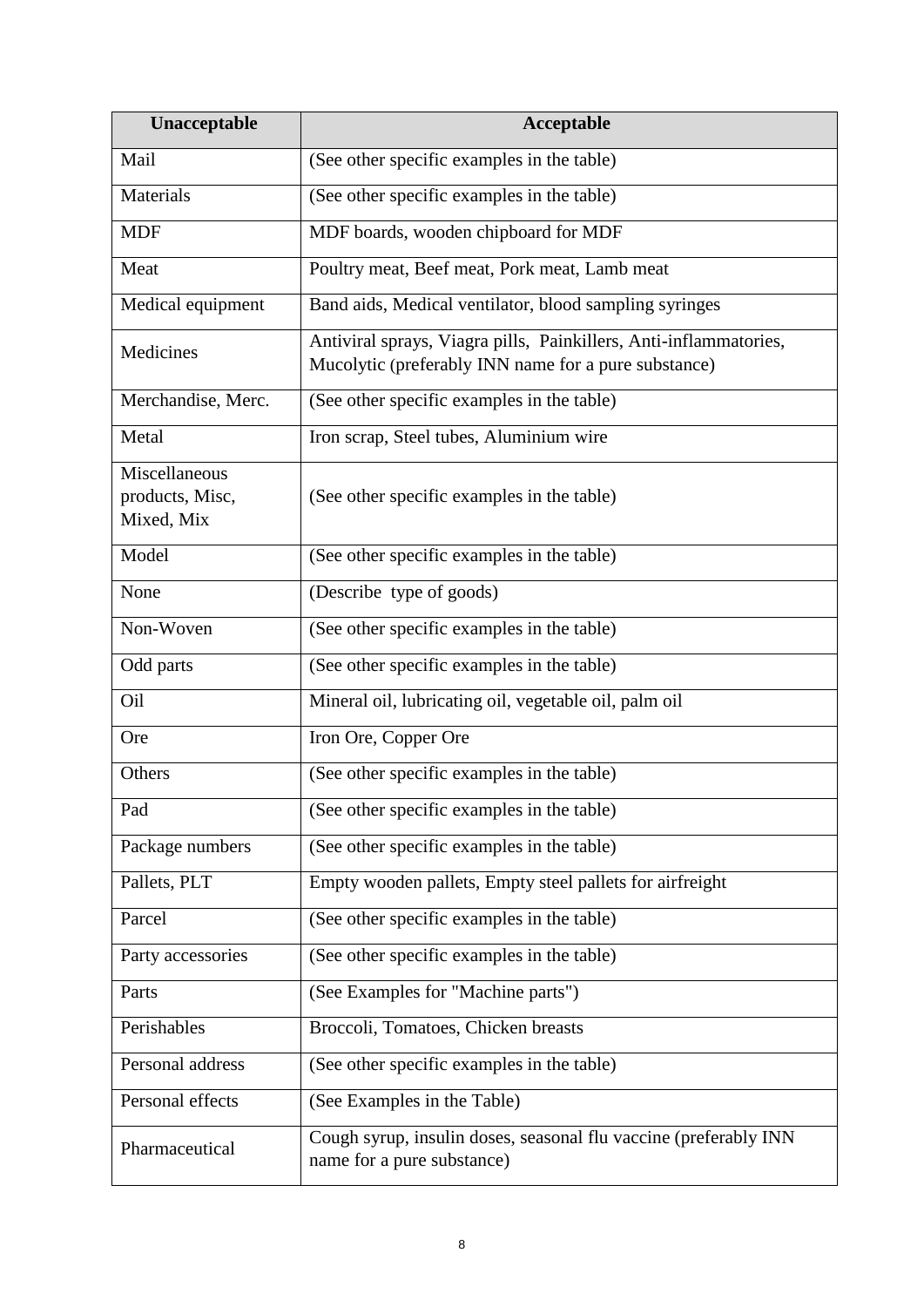| Unacceptable           | <b>Acceptable</b>                                                                                        |
|------------------------|----------------------------------------------------------------------------------------------------------|
| Pieces, pces           | (See other specific examples in the table)                                                               |
| Pipes                  | Plastic Pipes, Steel Pipes, Copper Pipes                                                                 |
| Plants                 | Cut Christmas trees, Tulips bulbs, fresh Lavandula angustifolia in<br>pots, cuttings of rosemary in pots |
| <b>Plastic Goods</b>   | Plastic Kitchenware, Plastic House Ware                                                                  |
| Plates                 | Vehicle registration plates, Iron plates                                                                 |
| Polyurethane           | Polyurethane Threads, Polyurethane Medical Gloves                                                        |
| Powder                 | Wheat flour type 00, Industrial icing sugar, Iron powder                                                 |
| Pre-addressed parcel   | (See other specific examples in the table)                                                               |
| Printed material       | Paper labels with logo, Printed plastic fabric in rolls                                                  |
| Private things         | (See other specific examples in the table)                                                               |
| Produce                | (See other specific examples in the table)                                                               |
| Products               | (See other specific examples in the table)                                                               |
| Propellant             | (See Examples for Chemicals)                                                                             |
| PVC items              | (See other specific examples in the table)                                                               |
| Quilts                 | Cotton quilts (beddings)                                                                                 |
| Raw material           | (See other specific examples in the table)                                                               |
| Returned goods         | (See other specific examples in the table)                                                               |
| Rod                    | Welding Rod, Fuel Rod, Copper Rod                                                                        |
| <b>Rubber Articles</b> | Rubber Hisses, Rubber Conveyor Belts                                                                     |
| Said to Contain        | (See other specific examples in the table)                                                               |
| Sample                 | (See other specific examples in the table)                                                               |
| Samples for analysis   | Blood sample for analysis, Salt (sodium chloride) for analysis                                           |
| Sanitary goods         | Towels, Buckets, Detergents, Tooth brushes                                                               |
| Scrap                  | Plastic Scrap, Foam Scrap, Iron Scrap                                                                    |
| See [invoice]          | (See other specific examples in the table)                                                               |
| See attached invoice   | (See other specific examples in the table)                                                               |
| Several                | (See other specific examples in the table)                                                               |
| Several goods          | (See other specific examples in the table)                                                               |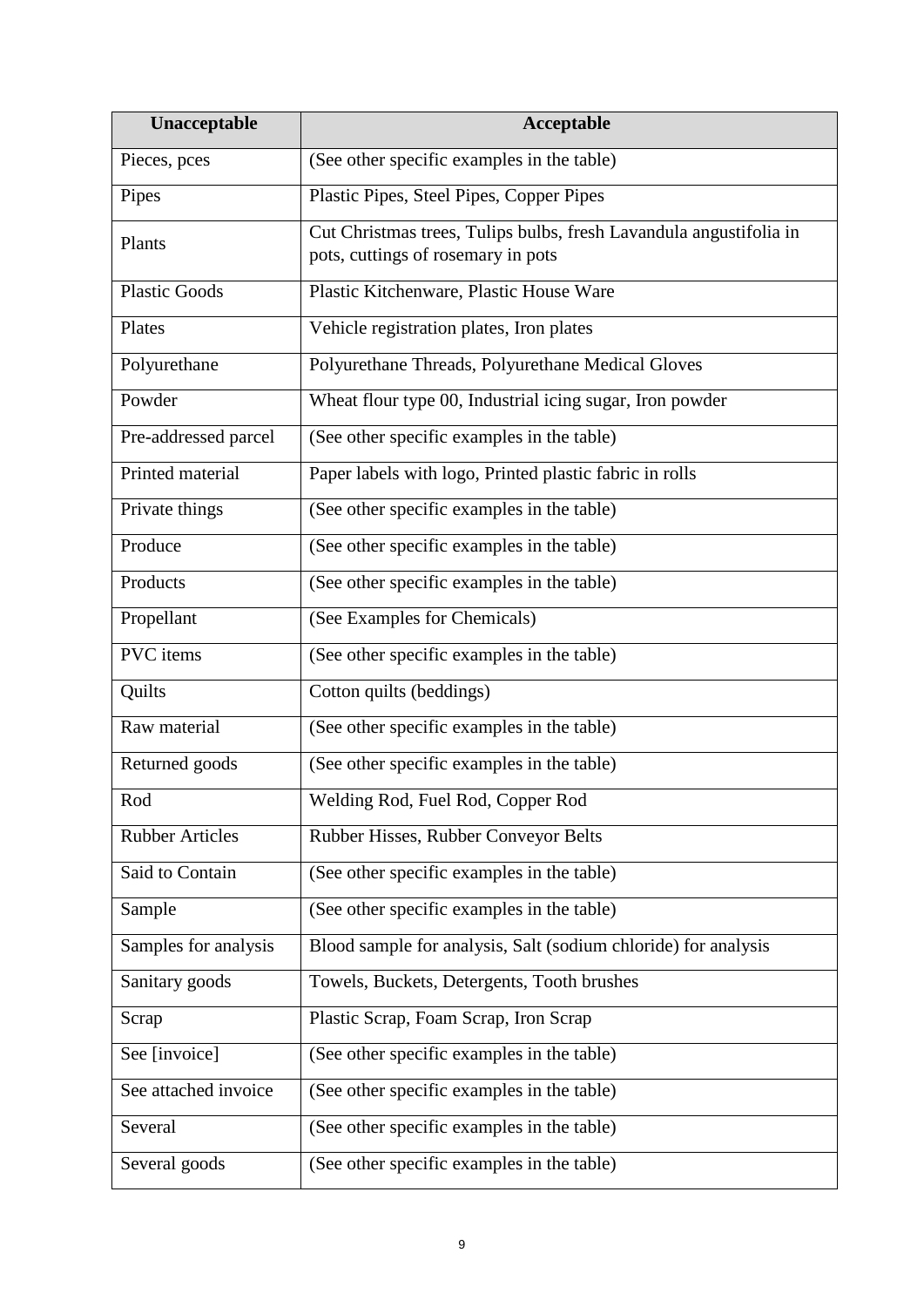| Unacceptable          | Acceptable                                                                             |
|-----------------------|----------------------------------------------------------------------------------------|
| <b>Shoes</b>          | Men leather shoes, Women plastic sandals, Kids fabric shoes                            |
| Snickers              | (See other specific examples in the table)                                             |
| Souvenirs             | (See other specific examples in the table)                                             |
| Spare                 | (See Examples for "Machine parts")                                                     |
| Spare parts, SPPT     | (See Examples for "Machine parts")                                                     |
| <b>Sporting Goods</b> | Football shoes, boxing gloves, surf board                                              |
| Stuff                 | (See other specific examples in the table)                                             |
| Substance             | (See other specific examples in the table)                                             |
| Tablet accessories    | Plastic cases for tablets, Chargers for tablets                                        |
| <b>Tablets</b>        | iPad, Tablets Samsung                                                                  |
| Technology            | (See other specific examples in the table)                                             |
| <b>Test</b>           | COVID-19 Quick tests, Leather shoes (sample), Recycled toilet<br>paper (test shipment) |
| Textile goods         | Cotton fabric in rolls, Polyester curtains, Cotton sheets                              |
| Textiles              | Linen Fabric, T-shirts (See Examples for "Apparel)                                     |
| <b>Things</b>         | (See other specific examples in the table)                                             |
| <b>Tires</b>          | New car tires                                                                          |
| <b>Tools</b>          | Hand Tools, Electric Tools                                                             |
| <b>Toys</b>           | (See Examples for "Gifts")                                                             |
| Tubing                | Copper tubes, Iron tubes                                                               |
| Uniform               | Men's Shirts, Lingerie, Girls' Vests, Boys' Jackets                                    |
| Vaccine               | (See other specific examples in the table)                                             |
| Various               | (See other specific examples in the table)                                             |
| Various goods         | (See other specific examples in the table)                                             |
| Various products      | (See other specific examples in the Table)                                             |
| Vegetables            | Broccoli, Tomatoes, Onions, Eggplants                                                  |
| Vehicles              | (See other specific examples in the table)                                             |
| Waste                 | (See other specific examples in the table)                                             |
| Weapons               | Daggers, Machine guns                                                                  |